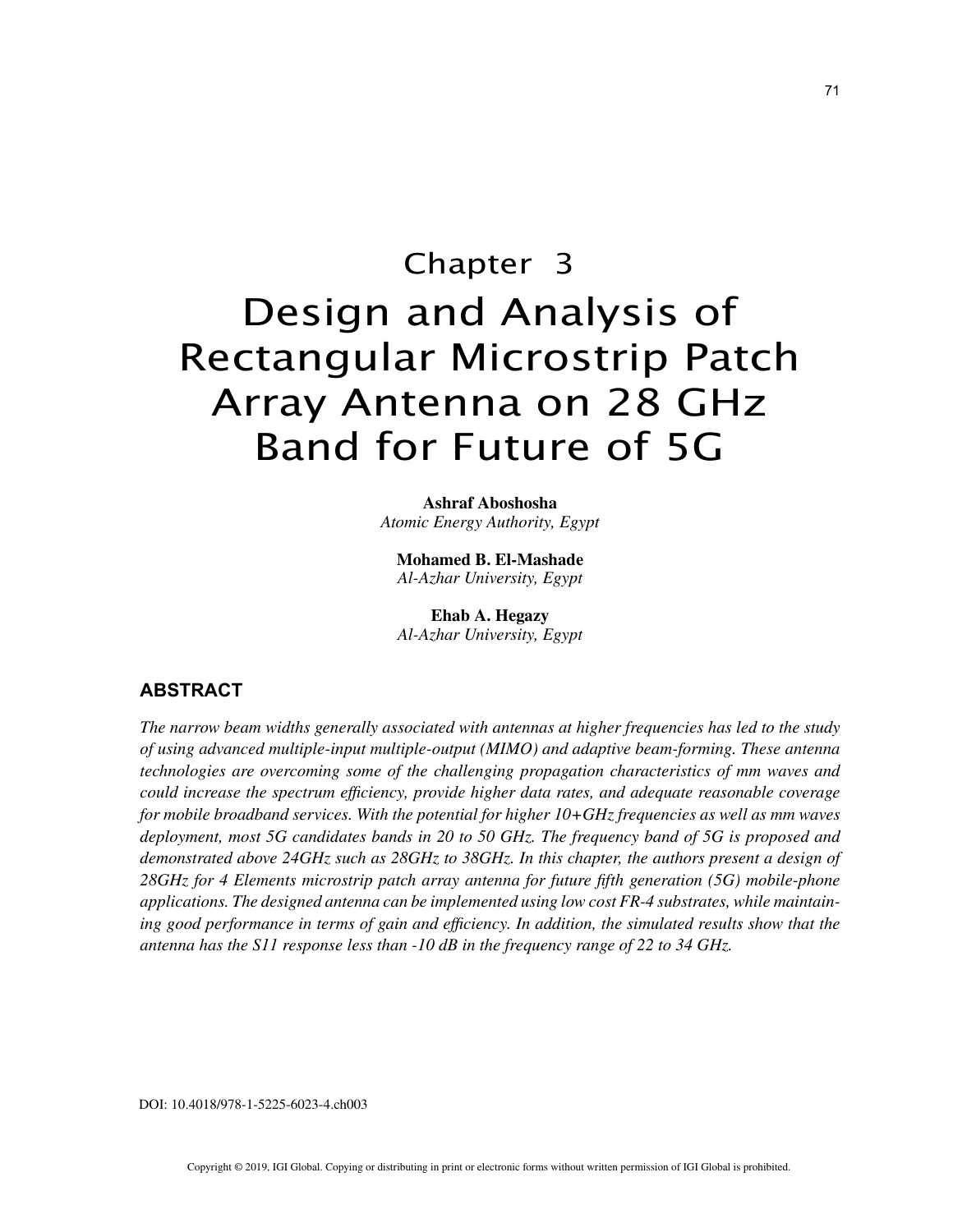## **INTRODUCTION**

Global system of mobile communication has many developments starting from 1980 (1G) passes by many modifications till 2010 that resulted in 4G. These versions introduce many services including voice, text, and multi-media. 3G & long term evolution (LTE) have the characteristics of transmitting and receiving data with high rate. However, there is an increasing demand on that rate to become higher and higher to reply that requirement. So, we are going forward towards next generation, 5G, which will integrate all different technologies in such a way that the global service will be enhanced. These services include higher mobile data volume per area, huge number of connected devices, longer battery life for low power devices, five times reduce end to end latency and user data rate which is higher 10 to 100 times than the existing one. Fifth generation till now has no unique definition (Andrews, 2014) and it is expected to be in use in 2020. Compared with 4G systems, one of the major differences in 5G cellular systems is the shift to higher frequencies where is easier to obtain wider bandwidths. As illustrated in Figure 1, the centimeter/millimeter wave bands could provide bandwidths several times broader than 3G and 4G frequency bands (Rappaport, 2013). Therefore, the centimeter/millimeter wave bands can support the higher data rates required by applications in the future. In addition, there are different Frequency band candidates that could be potentially used for 5G, and research activities can be found in all of these bands.

However, moving to these centimeter/millimeter wave bands would bring new challenges in the designs of antennas for mobile devices (Rajagopal, 2011). Microstrip patch antennas are quite and an obvious choice for wireless devices such as low cost, lightweight & volume. The microstrip antennas are low profile, simple and very versatile in terms of resonant frequency, polarization, pattern, and impedance. These antennas can be mounted on the surface of high-performance aircraft, spacecraft, satellites, missiles, cars, and even handheld mobile telephones. Without major modification and arrays of these antennas can simply be produced (Balanis, 1997). Microstrip antennas are very versatile and are used, among other things, to synthesize a required pattern that cannot be achieved with a single element. In addition, they are used to scan the beam of an antenna system, increase the directivity, and perform various other functions which would be difficult with any one single element.

The elements can be fed by a single line or by multiple lines in a feed network arrangement, so in this Chapter we used an array to develop the performance of this antenna (Garg, 2000). Several researchers gave a lot of attention to the subject; Legacy antennas cannot be effectively and efficiently used in future



*Figure 1. 3G and LTE bands and proposals spectrum for 5G 20-50 GHz*

Frequency Bands in MHz used for conventional Mobile. Frequency Bands in GHz proposed for 5G Mobile system.FL:27500.5,FH:28394.5